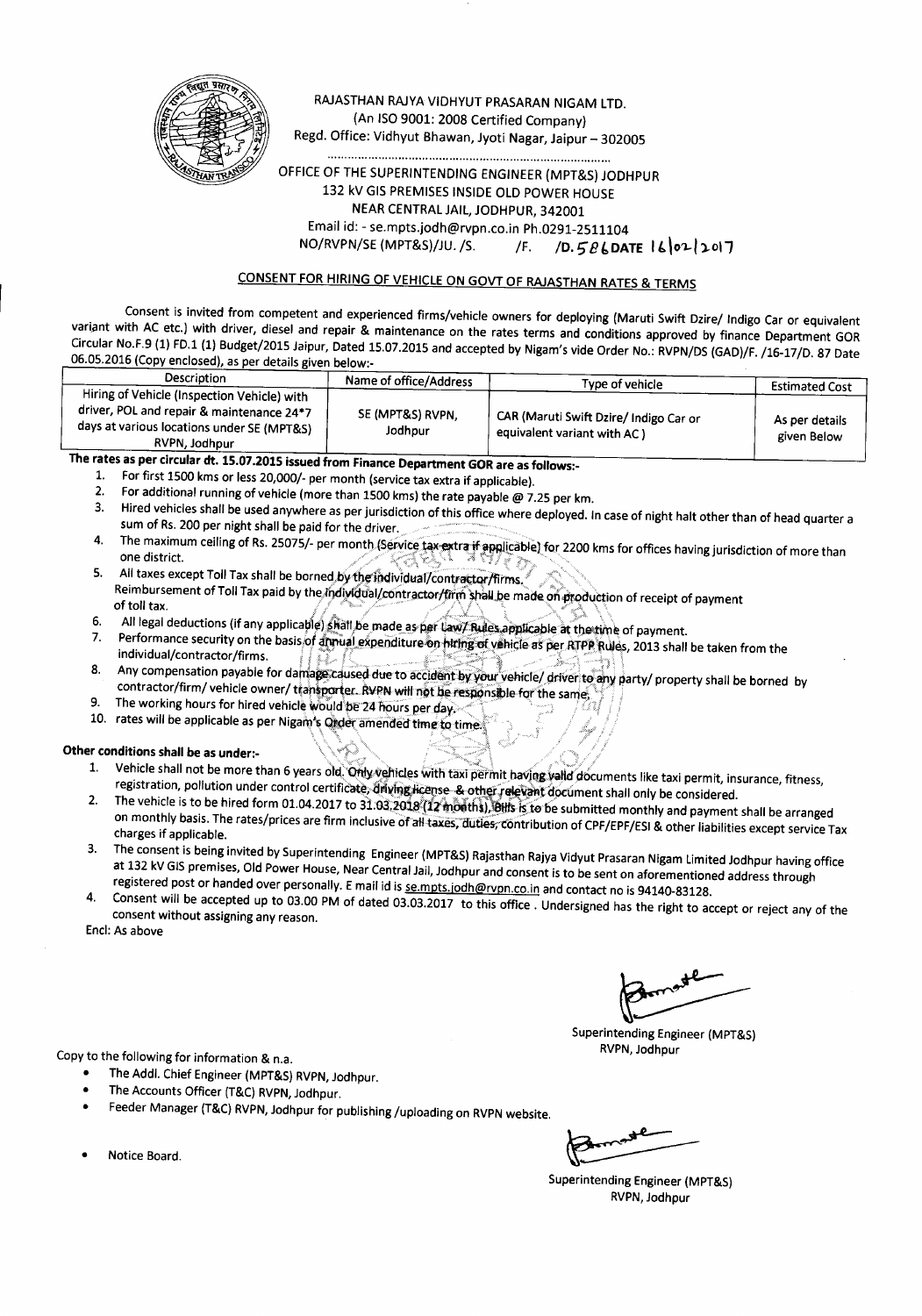

RAJASTHAN RAJYA VIDYUT PRASARAN NIGAM LIMITED Edeporate Identity Number (CIN):U40109RJ2000SGC016485] **Regd Office: Vidyut Bhawan, Jyoti Nagar, Jaipur-302005.** Telephone: +91-141-2740844; Fax +91-141-2740455 email: as.gad@rypn.co.in; Website: www.rvpn.co.in +,,~,,,., ", <sup>&</sup>lt; : ~~-~~----~--~-------------------------------------------------

Date:  $6/5/16$ 

 $No.:RVPN/DS(GAD)/F.$ /16-17/D.  $87$ 

### ORDER

It has been decided that the vehicles hired in RVPN on Jaipur DISCOM's CLRC basis will be continued only up to 30.06.2016 and after that vehicles will be hired by following due procedure and at the rates, terms & conditions approved by the Finance Department circulated vide Ho. F.9(1)FD.1(1) Budget/2015 dated 15 July, 2015 (copy enclosed).

All concerned officers will hire vehicle either under Finance Department circular or by inviting tender. In case they opt for tender, they have to inform due date of NIT.

Therefore, in view of the above decision, it is clarify that the existing vehicles of RVPN on hired basis on CLRC shall remain valid up to  $30.06.2016.$ 

All concerned officers are advised to follow instructions strictly and immediately initiate process for hiring of vehicle as per directions.

~ ov-rAe;v -: **Pukhrai** Sen

Encl.: As above. Secretary (Admn.)

Copy submitted/forwarded to the following for information and necessary action :-

- 1. The Zonal Chief Engineer (T&C), Rajasthan Rajya Vidyut Prasaran NigamLtd., Jaipur / Ajmer*I* Jodhpur.
- 2. The Chief Engineer / Addl. Chief Engineer (PP&D / Procurement /  $2.$  The Chief Engineer ( $2.$  Communication/ LD/ Civil), RVPN,
- Contracts/ NPP&RA/ IT/ MPT&S/ Communication/ LD/ Civil), RVPN, Jaipur / Jodhpur.
- 3. The Chief Controller of Accounts, RVPN, Jaipur.
- 4. The Company Secretary, RVPN, Jaipur.
- 5. The Joint Director Personnel, RVPN, Jaipur.
- 6. The Joint Secretary (Pension), RVPN, Jaipur.
- 
- 7. The Joint Legal Remembrancer, RVPN, Jaipur.<br>8. The Superintending Engineer (etc.), RVPN,  $\begin{array}{c} \text{R.} \\ \text{R.} \\ \text{R.} \end{array}$  The Superintending Engineer ( ), RVPN,  $\begin{array}{c} \text{R.} \\ \text{R.} \end{array}$
- $\sigma$ . The supermediates  $\sigma$  (Technical / Operation), RVPN, Jaipur.
- 9. TA to CMD / Director reconnuous / Operations / The Sr. Resident Officer, Rajasthan Vidyut Niwas, RVPN, P.No. 7 & 8,<br>10. The Sr. Resident Officer, Rajasthan Vidyut Niwas, RVPN, P.No. 7 & 8,
	- Green Park, New Delhi.
- 11. The Assistant Secretary (Estt. I / II / III ), RVPN, Jaipur.
- 12. The Accounts Officer (Admin.-Stores), RVPN, Jaipur.
- 13. PA to Director (Finance/Secretary (Admn.), RVPN, Jaipur for kind<br>(Secretary (Admn.), RVPN, Jaipur. perusal of Director (Finance / Secretary (Admn.), RVPN, Jaipur.
- The Web. Admin. 0/0. Superintending Engineer (MIS), RVPN, Jaipur to please upload this Order on RVPN's website.

(R. $\bm{\tilde{\mathrm{F}}}$ : Gup Dy. Secretary (GAD)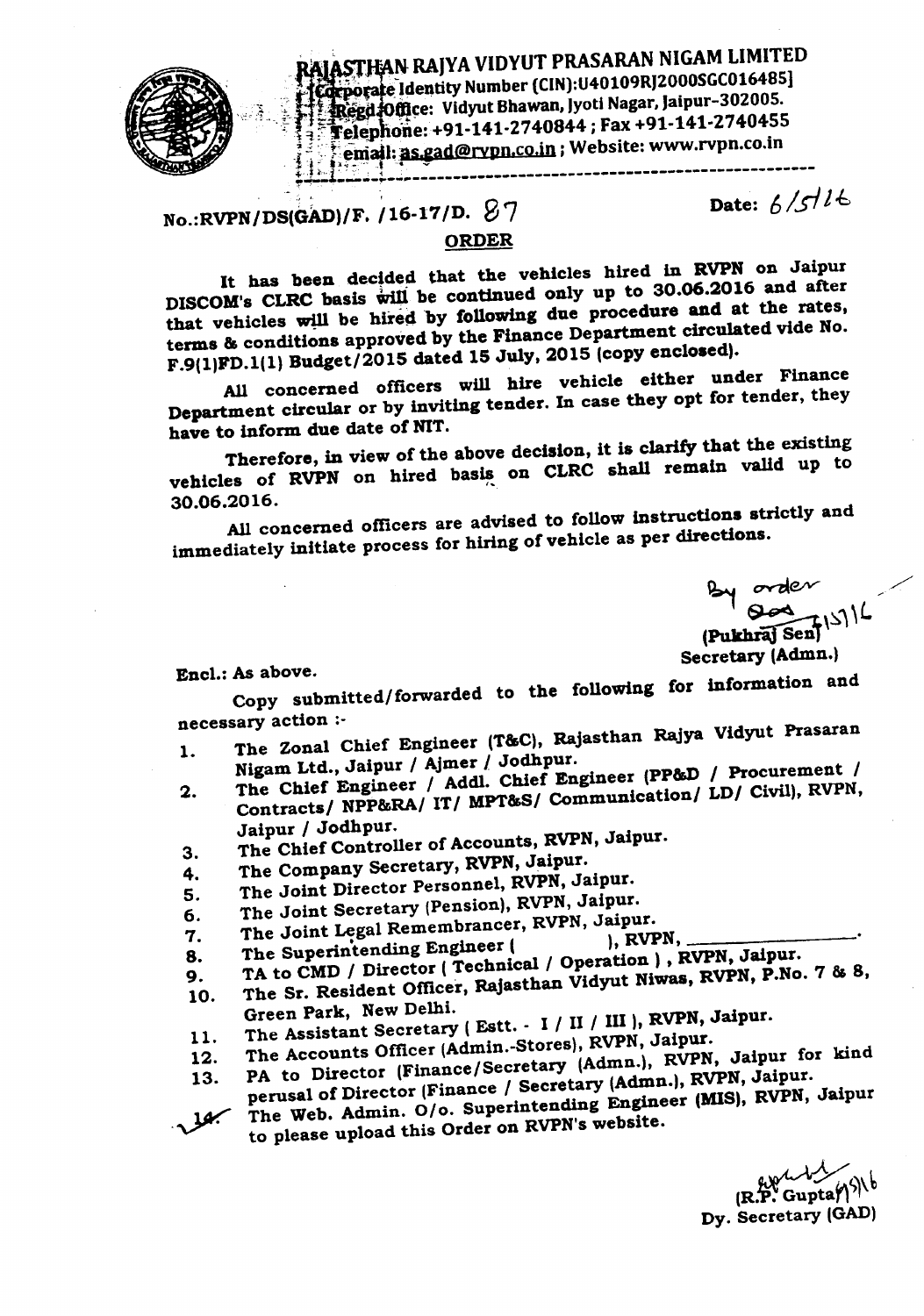# GOVERNMENT OF RAJASTHAN FINANCE DEPARTMENT (Budget Division)

### No. F.9 (1)FD.1(1) Budget/2015 Jaipur, dated: 15 July, 2015

..

#### **CIRCULAR**

In supersession of all earlier Circulars regulating hiring of vehicles (Cars and Jeeps only), the following guidelines are hereby issued for hiring of vehicles as per the rule 32 of Rajasthan Transparency Public Procurement Rules 2013 and item no. 42 ofS.O. 135 dated 04.09.2013:-

1. Heads of departments and Heads of offices can hire vehicles at their level with the specific permission of Finance Department. The number of vehicles that can be hired shall be as approved by the Finance Department on annual basis, or approved for a shorter period of less than one year. Appropriate budget provision must exist for this purpose.

2. Hiring of a vehicle shall be allowed on the basis of functional and operational jurisdiction of that particular department and *I* or that particular office. There shall be four categories of maximum ceiling of expenditure and mileage for hiring of a vehicle. Category of maximum ceiling shall be decided by Finance Department in respect of each department and office, while according permission for hiring of a vehicle. The categories would be as follows :-

- (i) *Rs.200001-* per month (service tax extra if applicable) for 1500 Kms, for offices having a city (municipal limits of a town) as their jurisdiction;
- (ii) The maximum ceiling of *Rs.236251-* per month (service tax extra if applicable) for 2000 Kms for offices having a district as their jurisdiction.
- (iii) The maximum ceiling of *Rs.250751-* per month (service tax extra if applicable) for 2200 Kms for offices having jurisdiction of more than one district but Jess than the whole state.
- (iv) The maximum ceiling of Rs.27250/- per month (service tax extra if applicable) for 2500 Kms for official use in respect of those offices whose functional and operational jurisdiction is spreading over the entire State.

3. However, the taxi vehicles hired under the above categories, pJys less than the maximum ceiling of 1500 Kms, 2000 Kms, 2200 Kms and 2500 Kms respectively then the monthly payment shall be made as below.-

(i) For first 1500 Krns or less - *Rs.200001-* per month (service tax extra if applicable).

(ii) For additional running of vehicle (more than  $1500$  Kms) - @ Rs.7.25 per Km. xirr Rules Zuls.doc .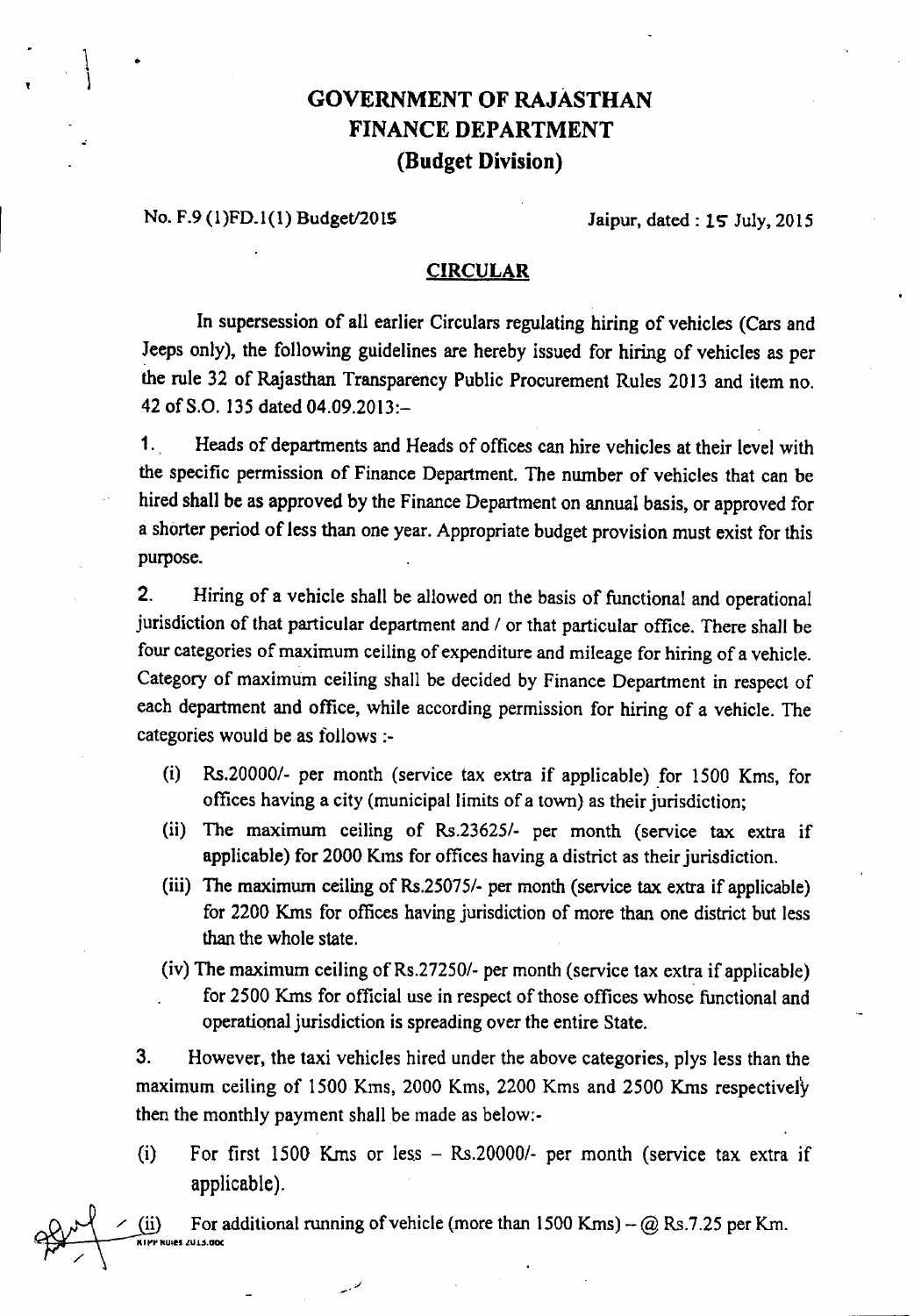4. If in an office. a vehicle is required on as and when basis, it may be hired with - due permission of Finance Department. The maximum ceiling of expenditure in a month would be Rs.I 0000/- per month.

5. In case, a vehicle is required to ply more than the above prescribed ceiling of Kms, the concerned Administrative Department shall be competent to regularise upto 300 Krns per month and lS00 Kms in a financial year in excess of the prescribed ceiling, @ Rs.7.25/- per Km. In case of a vehicle required to ply more than the limit in competence of an Administrative Department, it shall be referred to Finance Department for regularisation. However, the charges shall not be more than Rs.7.25/per Km.

6. Taxi vehicles can be hired without resorting to bidding process on the recommendation of a procurement committee constituted as per rule 3 of Rajasthan Transparency Public Procurement Rules 2013.

However, the procurement committee may consider to obtain quotations from an individual, firm, travel agency having vehicles registered as taxi. The vehicle should not be more than 6 years old, the committee should try to have comparatively a new model. In case the vehicle is more than 6 year old and the condition of the vehicle is satisfactory, a relaxation of not more than 2 years (i.e, the vehicle should not be more than 8 years old) can be given by the Administrative Department.

7. Performance Security on the basis of annual expenditure on hiring of vehicles as provided in Rajasthan Transparency in Public Procurement Rules, 2013 shall be taken from the individual/contractor/finn.

*B.* All taxes except toll tax shall be borne by the individual/contractor/finn. Reimbursement of toll tax paid by the individual/contractor/firm shall be made on production of receipt of payment of toll tax.

9. All legal deductions (if applicable), such as income tax (TDS) shall be made as per law/rules applicable at the time of payment.

10. The hired vehicles can be used anywhere in the State. In case of night halt at the place other than that of headquarter, a sum of Rs.200/-per night shall be paid for the driver.

11. As per Order No.F.4 (6) State Motor Garage/2010 dated 28<sup>th</sup> September, 2010 of State Motor Garage Department (and amended time to time) deductions shall be made from the salary of the officers using such hired vehicles.

12. These rates/conditions shall be applicable from 01.08.2015. The existing contracts for hiring of vehicles. which have been entered into prior to issue of this Circular having the price escalation condition can also implement these rates from

 $01.08.2015$ .  $\left\langle \frac{1}{2} \right\rangle$   $\left\langle \frac{1}{2} \right\rangle$   $\left\langle \frac{1}{2} \right\rangle$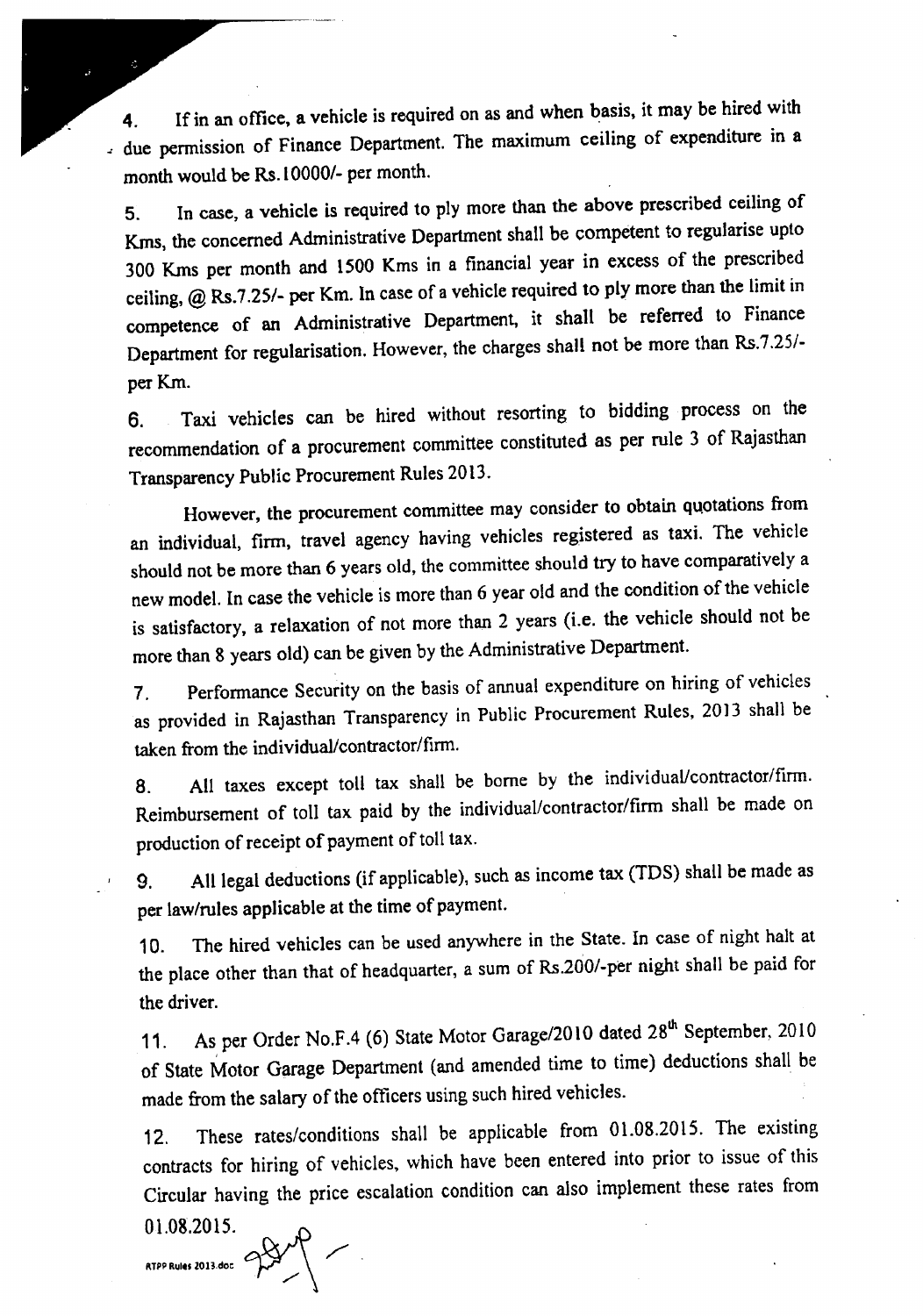13. An "Agreement" needs to be signed between the procuring entity and taxi vehicle provider.

14. A format of log sheet to be maintained for hired taxi vehicle is enclosed.

Above guidelines shall also be applicable to Government Companies, Boards. Statutory Corporations, Universities, Local Bodies and Autonomous Bodies receiving financial assistance fully or partly from the State Government.

Encl.: As above.

 $\frac{1}{\sqrt{2}}\int_{S^1} f(x) dx = 0$ 

## (Siddharth Mahajan) Special Secretary Finance (Budget)

Copy forwarded to the following for information and necessary action-

- 1. Principal Secretary to H.E. the Governor, Rajasthan
- 2. Secretary to Hon'ble Chief Minister, Rajasthan
- 3. Special Assistants/Private Secretaries to all Ministers/State Ministers
- 4. All Additional Chief Secretaries/Principal Secretaries/Secretaries/Special Secretaries to Government
- 5. Principal Accountant General (Civil Audit/Receipts and Commercial Audit/A&E), Rajasthan
- 6. Private Secretary to Chief Secretary
- 7. All Heads of Departments (including District Collectors)
- 8. Chief Executive Officers of all Public Sector Enterprises *I* Corporations *I* Companies / Boards / Local Authorities
- 9. All Treasury Officers
- 10. Administrative Reforms (Codification) Department, with 7 spare copies
- 11. All Officers on Special Duty/Dy. Secretaries, Finance Department
- 12. System Analyst (Joint Director), Finance (Computer Cell) Department, for uploading the Circular on the website

Copy also forwarded to:

- 1. Secretary, Rajasthan Vidhan Sabha, Jaipur
- 2. Registrar General. Rajasthan High Court, Jodhpur/Jaipur
- 3. Secretary, Lokayukta, Rajasthan, Jaipur
- 4. Secretary, Rajasthan Public Service Commission, Ajmer
- 5. Secretary, State Election Commission, Rajasthan, Jaipur ~

(Sharad Mehra) Director (Budget)

 $|10/2015|$